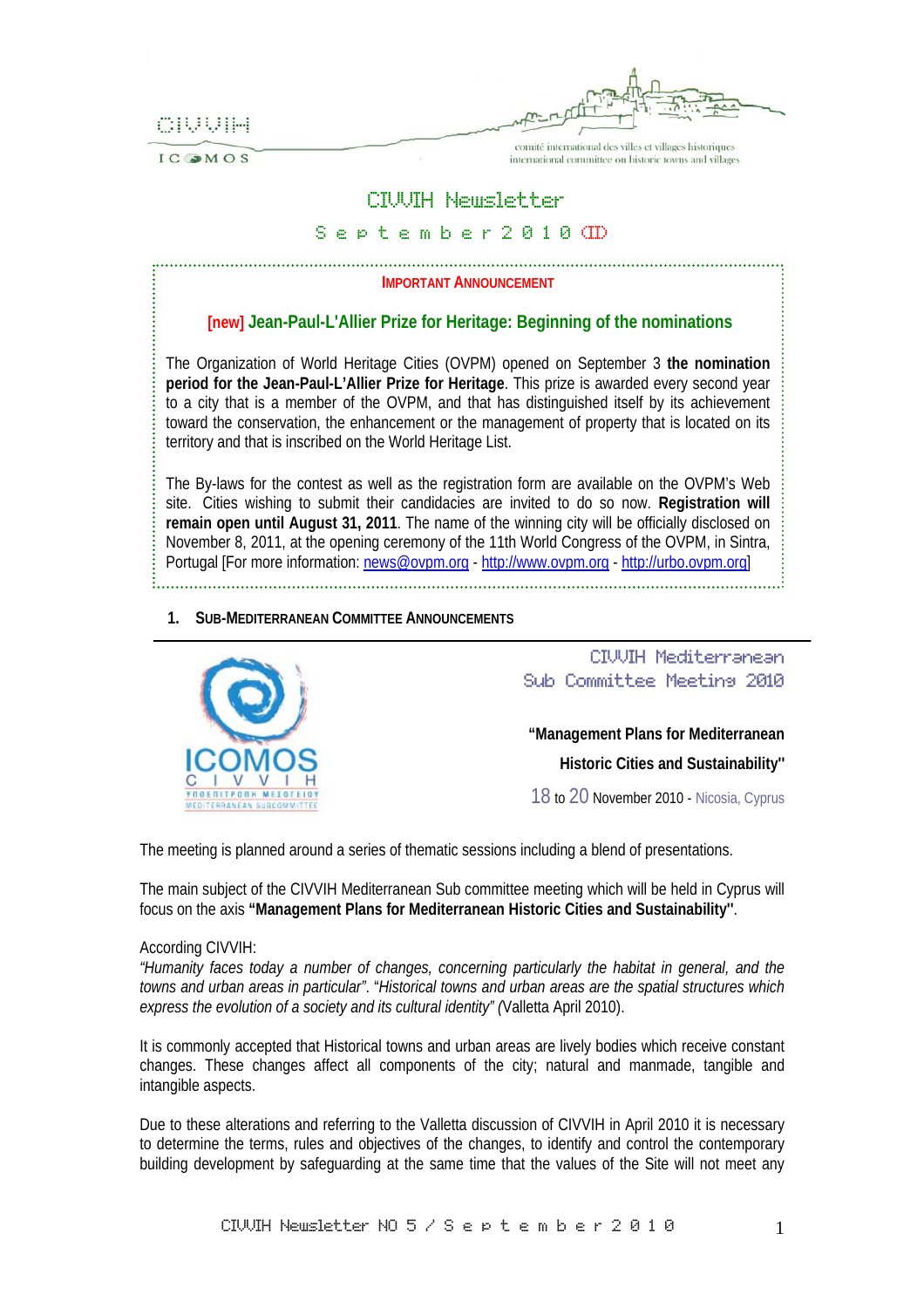change but will be adequately protected and conserved. A well-managed change can be an opportunity to improve the quality of the city and enhance its historical elements.

During the Cyprus meeting emphasis is proposed to be given on Management Plans as they consist the methodology and tool for Protection, they identify and formulate the values of the Properties and they define the Protected Property aiming towards the protection, the enhancement, the sustainable management as well as raising public awareness.

Within the same framework attention is proposed to be given on factors contained in a Management Plan such as identification of values (in combination to the Statements of Outstanding Universal Value), legislation, monitoring, the effective collaboration of competent bodies, policy makers, citizens and all affected stakeholders under the guidance of the World Heritage Center and with solidarity of the International Advisory bodies. Parameters such as administration, funding, state of conservation, research, dissemination of information, accessibility, etc can be discussed and further developed aiming towards arriving at action plan parameters which can give practical guidance to stakeholders.

Furthermore, the meeting will approach the need for elaborating Management Plans with attention given to the needs arising from contemporary life but also by including new threats such as Climate Change, risk reduction plans, evacuation plans for visitors & movable objects, risk preparedness and protection systems, as well as their relevance with other plans (urban plans, master plans, spatial plans, etc) are issues to be analyzed during the meeting. Furthermore, the abovementioned issue is in season due to the request already by the World Heritage Center during the last Focal Points Meeting for the Mediterranean sub-region (Israel 2010) that all State Parties should complete until 2012 a Management Plan for each of their World Heritage Sites.

The forthcoming CIVVIH Mediterranean Sub Committee meeting in Cyprus will promote the exchange of views related to the procedure and methodology to be followed on the elaboration of Management Plans and will examine the suitable drafting for covering all aspects of a historic area.

Together with sharing best practices on particular topics like on regeneration and management through the dissemination of case studies it is expected to put more attention to specific issues such as: New Development in Historic Cores, Uses, Mobility / Circulation. Finally, the issue of Urban Tourism in the Historical Mediterranean Cities as an individual and special parameter will be enhanced and examined in detail.

Special topics proposed for discussion during Cyprus meeting are:

a. Context and new directives related to Management Plans.

b. The Urban Tourism as a special factor on Mediterranean's Cities Management Plans.

c. Procedures for the elaboration of Management Plans.

d. Sharing best practices with reference to: Cultural Heritage Management, Regeneration of Historic Centers, New Development in Historic Cores, Uses, Mobility/Circulation, Tourism in the Historical Mediterranean Cities.

**The Tentative Meeting Schedule will be soon announced** 

**Organized by:** ICOMOS Cyprus & CIVVIH

**Contact person:** Athina Papadopoulou (ath-geo@cytanet.com.cy**) Scientific committee:** 

Prof. Nur Akin (Turkey), Prof. Sofia Avgerinou-Kolonias (Greece), Prof. Teresa Coletta (Italy), Prof. Heleni Maistrou (Greece), Athina Papadopoulou (Cyprus).

**CALL FOR PAPERS**

Papers are invited for presentation.

**Formatting guidelines for Abstract** 

Abstracts of not more than **300 words** are invited addressing the meeting theme. Is recommended that you send the text of your abstract **until the 10th of October 2010** to ath-geo@cytanet.com.cy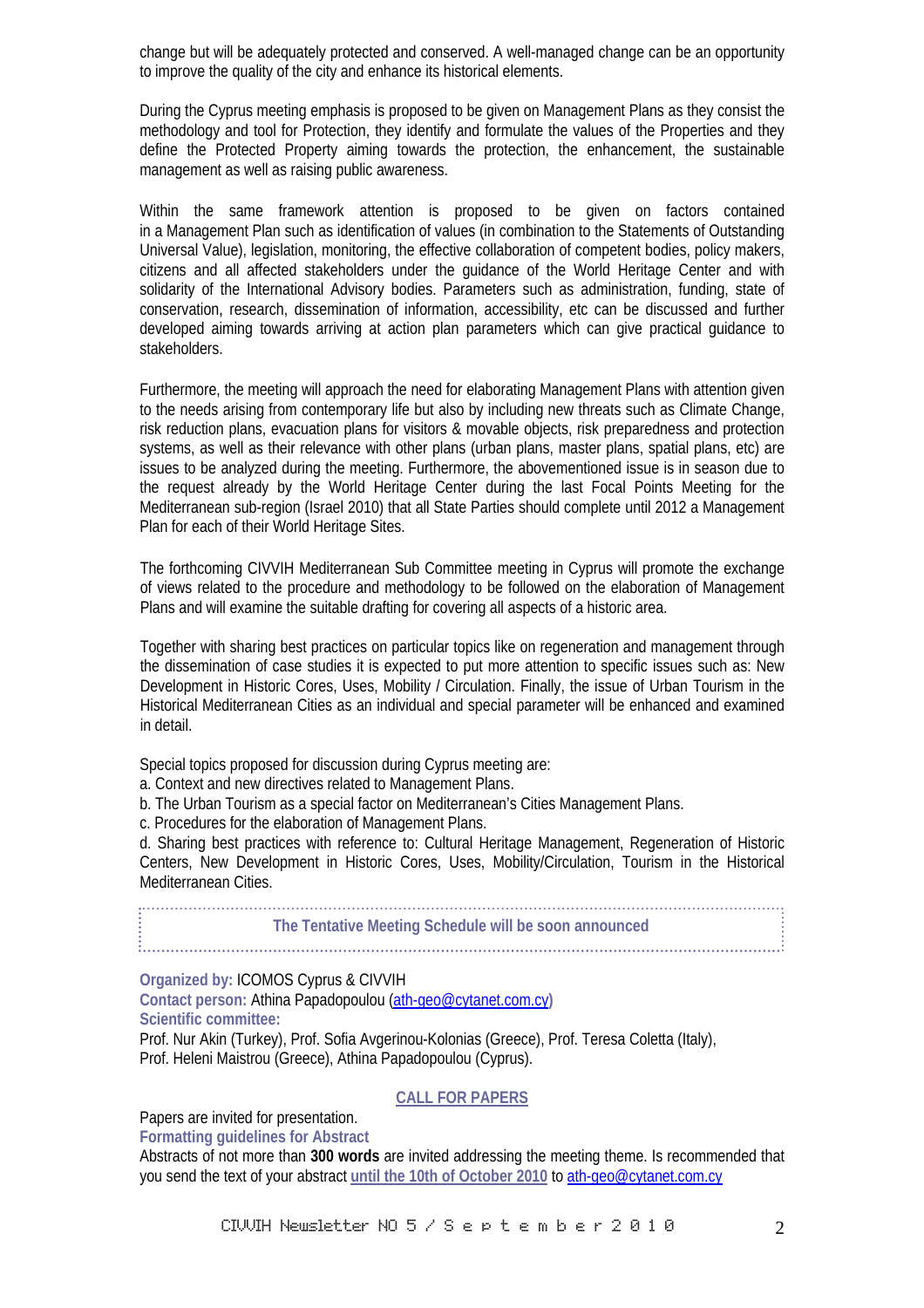#### **Formatting guidelines for Paper**

The paper will have to be submitted only if your abstract if approved. The Paper should be Microsoft Word formatted (for windows or mac, .doc version only). Kindly use the following formatting:

 Original texts should not exceed 6 typed pages (including pictures and tables) with 2,5cm margins on the right and left side, ½ line spacing and an average of 30 lines per page.

## Title Page

Title of the paper - Author - Function / Organization / Directorate / Department - Address, telephone/fax number and e-mail address - Date of Submission.

## **Summary**

Summary of 250 words maximum - Scope of the paper (1-3 sentences) - Conclusions (1-3 sentences) - Summaries to be accompanied by key words (in order to optimize your article for search engine rankings).

# Main Body of Text

Introduction (without using the word "introduction" as its heading) - Main text - Pictures should be sent in a separate file - Bibliographic references.

Bibliographic References

References should be listed on a separated page and numbered in sequence as they appear in the text.

## **2. ACTIVITIES BY CIVVIH MEMBERS**

TT I **[new]** CIVVIH The member of CIVVIH Dr. Olga Sevan is participating to the coordination of the International Scientific and Practical Conference **"Culture of Wood – Wood in Culture" which will be held in Rostov Velikij, Yaroslavl region on September 24-28, 2010**. The Conference is being organized by the Ministry of Culture of the Russian Federation, Russian Institute for Cultural Research, Russian Committee for the Village and Small Town (ECOVAST) and representatives of ICOMOS CIVVIH.

The **aim of the conference** is to set up the problem of partnership cooperation and to lay down its guidelines in the sphere of the preservation and development of wooden towns, rural settlements, restoration and use of monuments of wooden architecture as well as to analyze the potential of modern wood construction as an important factor of the country's social-cultural and economic development.

It is suggested that the conference discuss both the scientific and practical issues of the preservation and development of historic towns and villages with wooden buildings, the work of reserves and open-air museums, the study and preservation of the outstanding monuments of wooden architecture, the problems of cooperation of different participants of that process within the framework of partnerships that are being organized.

Foreign specialists will demonstrate various examples and approaches towards the solution of the discussed problems.

An open workshop entitled '*The Conservation Management of Historic Wooden Towns'* will be chaired by Dr. Olga Sevan.

[More Information is available on the website: www.ecovast.ru, Contact person: Dr. Olga Sevan at osevan47@gmail.com, Fax: +7 499 1580751, Tel: +7 499 1580751]

## **3. GENERAL ANNOUNCEMENTS**

**[art ] [reminder]** ICOMOS report on the proceedings of the 34th session of the World Heritage Committee, Brasilia 2010 through ICOMOS International Secretariat e-news, No. 58 at: http://www.international.icomos.org/home.htm

**[new]** Crossing Viewpoints: Living Heritage in the Mediterranean EH 4 – RehabiMed International TT T Digital Photography Award [For more information:

http://www.euromedheritage.net/intern.cfm?menuID=16&submenuID=23&subsubmenuID=16]

## **September**

**[new]** The Raymond Lemaire Internation Centre for Conservation announced the **Opening of the Academic year 2010-2011** which will be held on the **27th of September 2010** [For more information:

http://sprecomah.eu/rlicc/index.php?option=com\_content&task=view&id=107&Itemid=29]